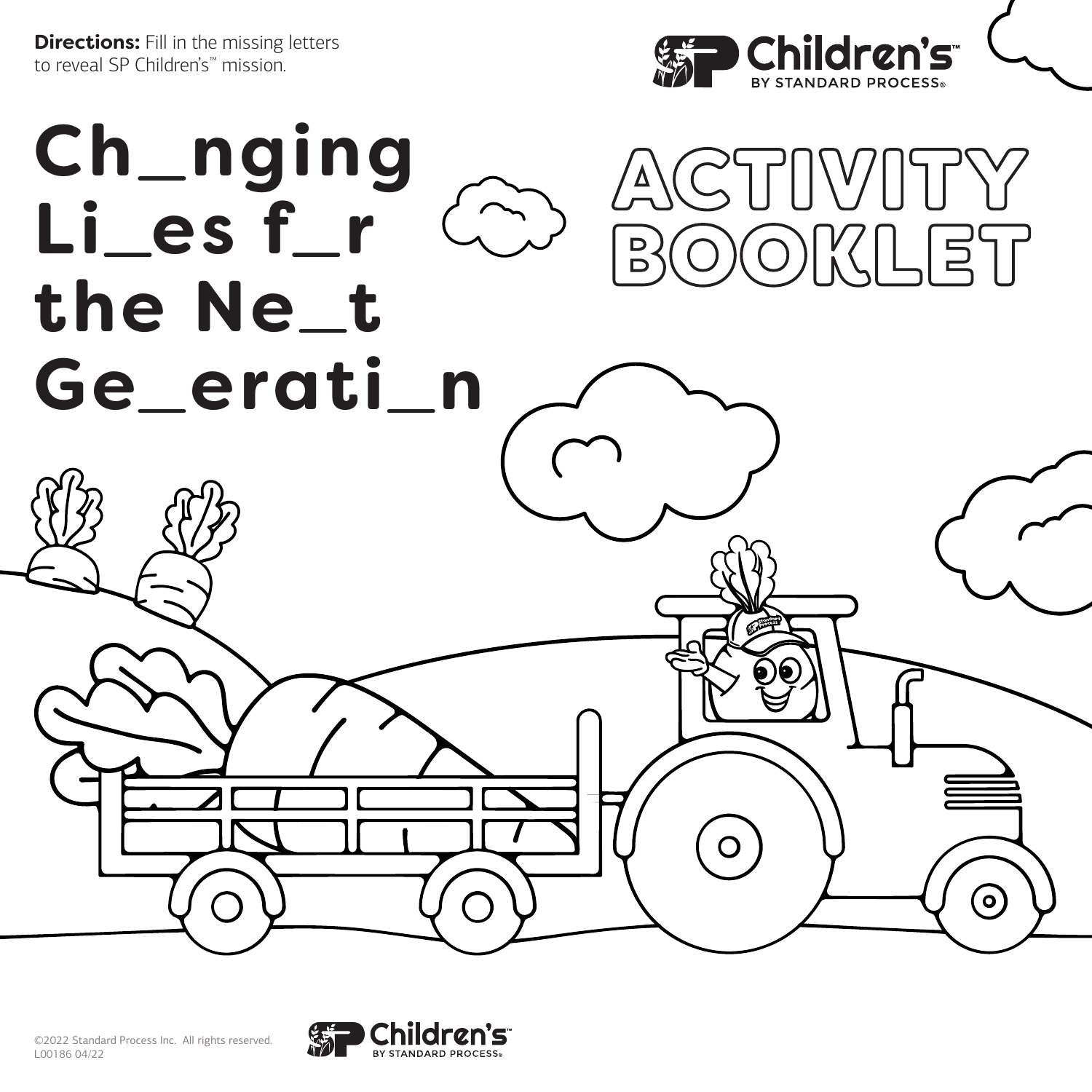

The friendly face on every SP Children's™ bottle is Buddy the Beet<sup>™</sup> — the official Standard Process mascot. He symbolizes one of the most important crops grown on the Standard Process certified organic farm, and represents a commitment to whole food-based nutrition.

## **HEALTHY WORD HUNT**

**Directions:** Buddy wants to strengthen your mind and body by hiding a bunch of healthy words. Find them all!

E U B M P Y F A R M N U G T I S Y G E A L B V D G N W M N R M S M V N I C Y C A W N D E N O M E Y H M A S D I N F H M X Y S U C Q A E S H T R C C E O D G R N O F H O A N C M A L K Y X M T E R M D B E L X Z P R F W Q E K L P Z D M X Y T P F N N I O E H B D J K D A R U H Y W E R N L T G R L I O S S I U Y Y G L E L H K A T R A C T O R M A O D B A K X D I Y H K X J C N P U O O Y I O N D L A K L O I B Q E G M O Y D A F Q M J U C D D V Q C X R H F T E E B E H T Y D D U B R E L L U S Q K Z G V L J P O D U H R

- Key -

- Buddy the Beet  $\bigcirc$  Farm  $\bigcirc$  Soil
- $O$  Change Healthy Standard Process
- Dr Royal Lee
- $\bigcirc$  Family
- Immune Supplement Organic Tractor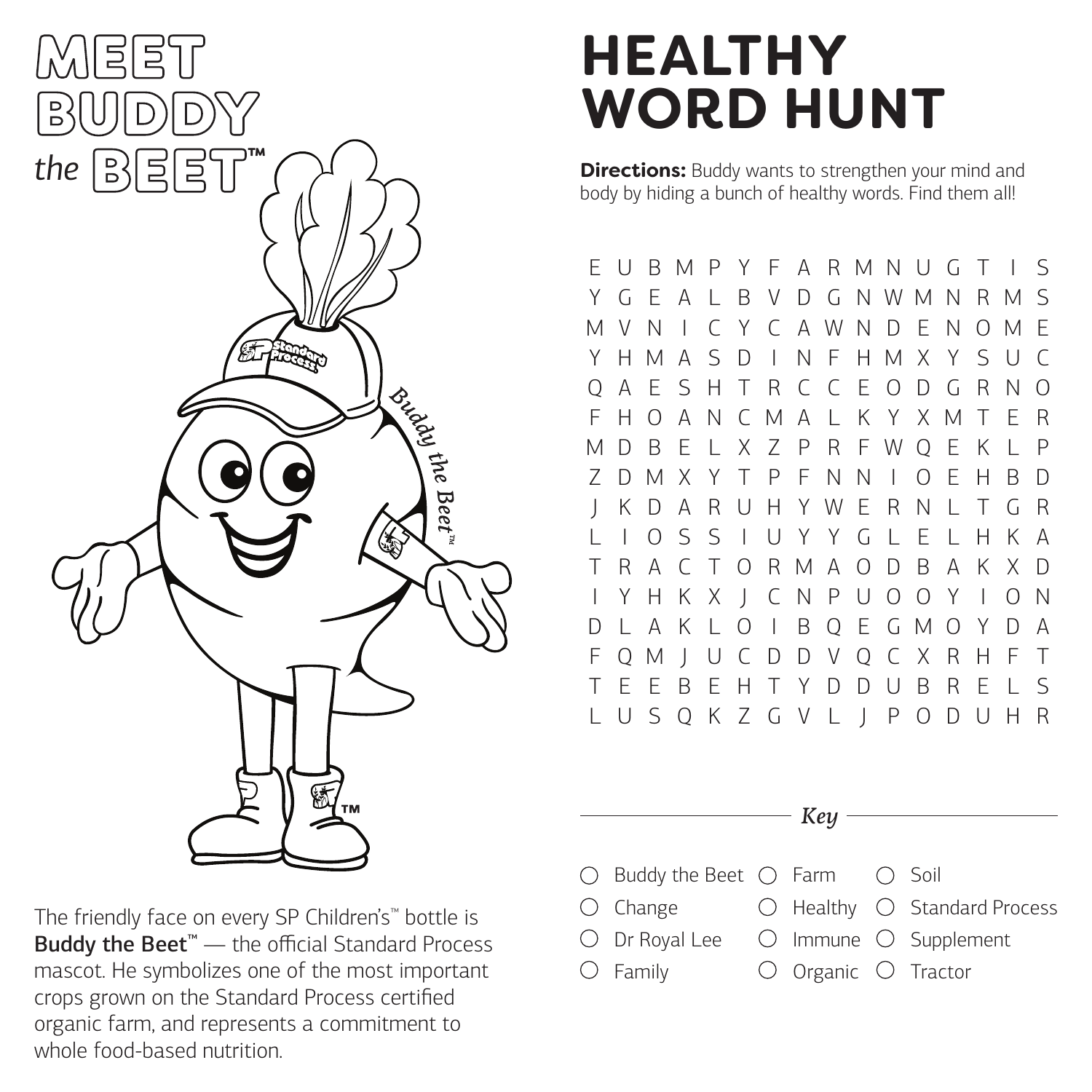## **BUDDY'S BIG JOURNEY**



**Directions: Buddy needs to** get to the Standard Process farm. Help him choose the best path!

**Start**